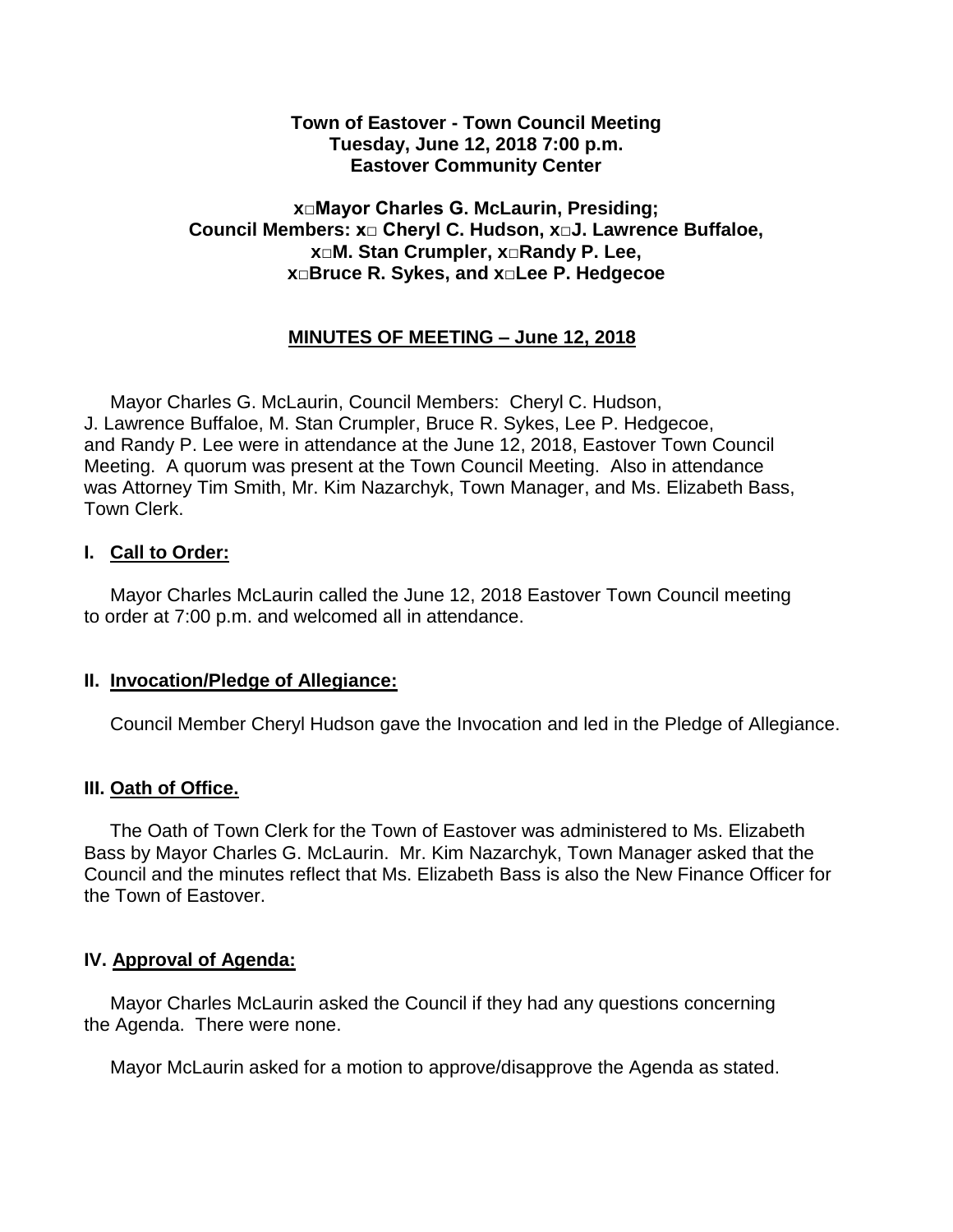Council Member Cheryl Hudson made a motion to approve the Agenda as stated. The motion was  $2^{nd}$  by Council Member Lawrence Buffaloe. The vote was unanimous for approval.

# **V. Public Comments:**

None.

## **VI. Consent Agenda:**

- **1. Consider approval of the Minutes for the May 8, 2018 Town Council Meeting.**
- **2. Consider approval of the Minutes for the May 16, 2018 Special Town Council Meeting.**

# **3. Consider approval of the April, 2018 Financial Reports.**

 Mayor McLaurin asked the Council if they had any questions concerning the Consent Agenda. There were none.

 Mayor McLaurin asked for a motion to approve/disapprove the Consent Agenda as stated.

 Council Member Cheryl Hudson made a motion to approve the Consent Agenda as stated. The motion was  $2^{nd}$  by Council Member Lawrence Buffaloe. The vote was unanimous for approval.

## **VII. Discussion Agenda:**

## **Agenda Item #1:**

## **Presentation of Budget for Fiscal Year 2019 (July 1, 2018 through June 30, 2019).**

 Mayor McLaurin opened the Public Hearing. He asked the Town Clerk if anyone had signed up to speak for or against the Budget for Fiscal Year 2019. No one signed up to speak.

 Mr. Nazarchyk stated that a public notice was put into the Fayetteville Observer on June 1, 2018. Mr. Nazarchyk said the budget contains funding for Parks and Recreation and to extend street lights on Beard Road, Dunn Road, and Middle Road. Funding is also available to expand services to Eastover Ballpark.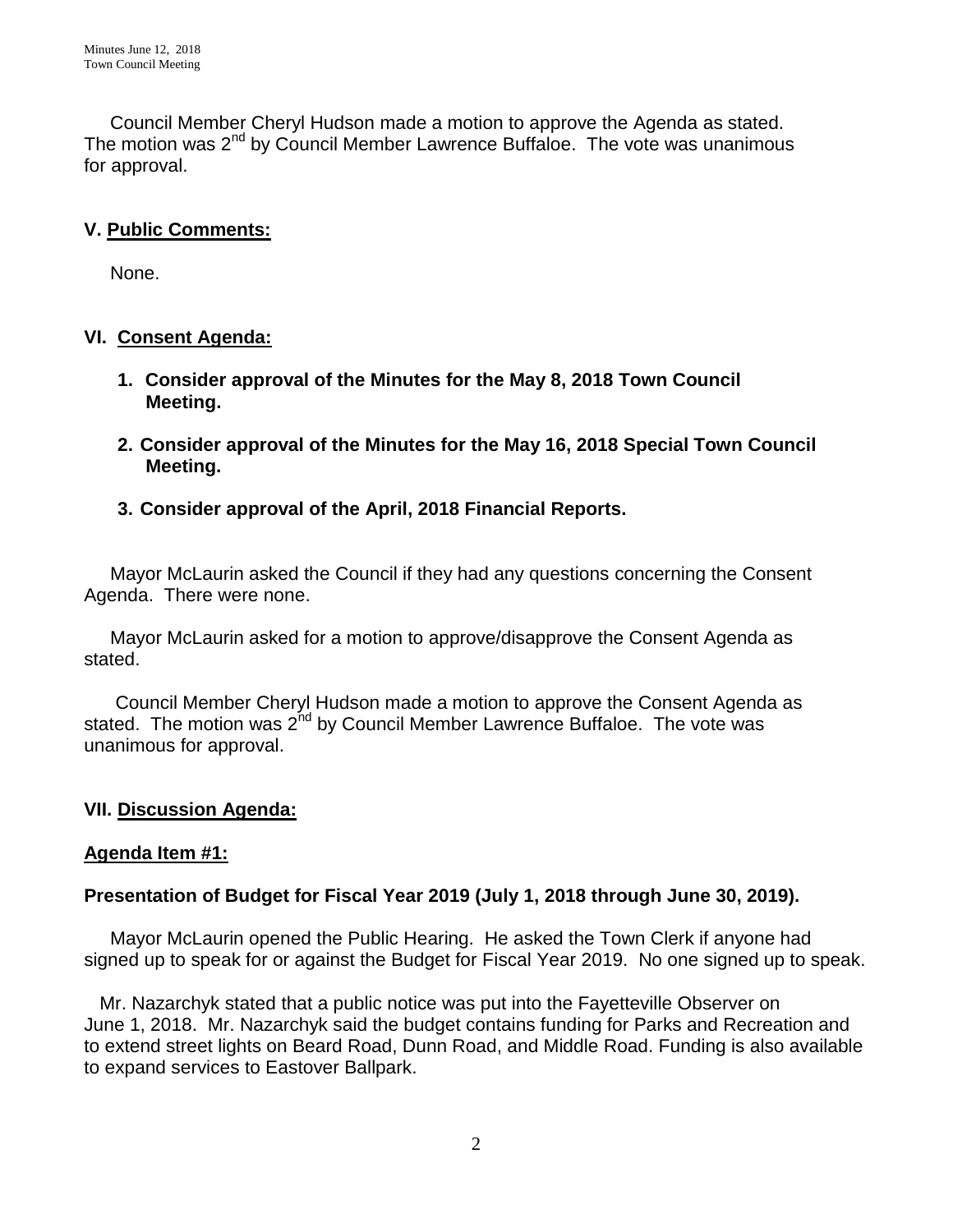Mr. Nazarchyk said this budget is very conservative because the Cumberland County Commissioners have not made a decision about the Sales Tax Distribution Agreement. The budget is decreased by \$180,000. This is 13% less than last year or \$220,000 less. The total budget for Fiscal Year 2019 is \$1,508,850.00.

 This budget includes a 2.36% COLA increase for non-exempt employees. Eight percent of the Budget is designated to the Fund Balance.

 The Budget for the Capital Reserve Fund is for interest earned on existing deposits. This fund was originally established for a five year term, with minimum contributions of \$85,000 per year.

Mayor McLaurin asked if there were any questions. There were none.

 Mayor McLaurin asked for a motion to close the Public Hearing. Council Member Cheryl Hudson made a motion to close the Public Hearing. Council Member Stan Crumpler 2<sup>nd</sup> the motion. The vote was unanimous for approval.

 Council Member Randy Lee made a motion to approve the Budget for Fiscal Year 2019. The motion was  $2<sup>nd</sup>$  by Council Member Lawrence Buffaloe. The vote was unanimous for approval.

# **Agenda Item #2:**

## **Discussion on the Agreement with Fayetteville-Cumberland Parks & Recreation.**

Mr. Nazarchyk stated that this agreement, which was reviewed by the Town Attorney, Tim Smith, will give Fayetteville-Cumberland Parks and Recreation access to all areas and facilities at the Eastover Ballpark. He said per the Council's request item #7 had been removed.

 Mayor McLaurin asked if there was any question concerning the Agreement. There were none. Mayor McLaurin asked for a motion to approve/disapprove the Agreement with Fayetteville-Cumberland Parks and Recreation.

 Council Member Lawrence Buffaloe made a motion to approve the Agreement with Fayetteville-Cumberland Parks and Recreation. The motion was 2<sup>nd</sup> by Council Member Lee Hedgecoe. The vote was unanimous for approval.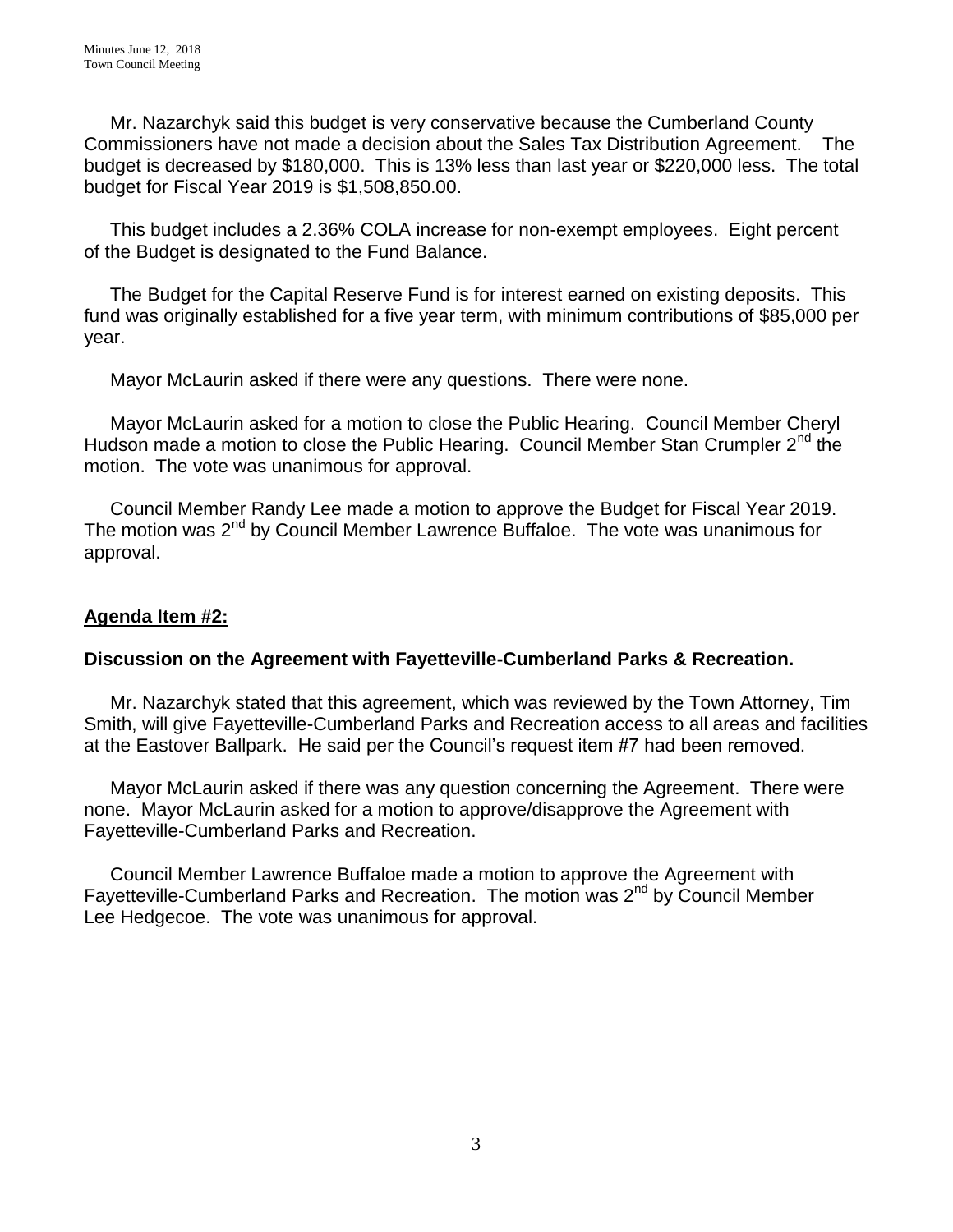## **Agenda Item #3:**

### **Discussion on Resolution #2018-04, Amendment #2 to the Municipal Building Capital Reserve Fund.**

 Mr. Nazarchyk stated that the current Budget for the Capital Reserve Fund is for interest earned on existing deposits. This fund was originally established for a five year term, with minimum contributions of \$85,000 per year. This Resolution will extend this fund for another three years, with the Council determining funding after the annual audit review in December.

 Mayor McLaurin asked if there was any question concerning Resolution #2018-04. There were none. Mayor McLaurin asked for a motion to approve/disapprove Resolution #2018-04.

 Council Member Cheryl Hudson made a motion to approve Resolution #2018-04. The motion was 2<sup>nd</sup> by Council Member Randy Lee. The vote was unanimous for approval.

#### **Agenda Item #4:**

## **Discussion on the Auditor's Contract for Fiscal Year 2018 (July 1, 2017 through June 30, 2018).**

 Mr. Nazarchyk stated that this is the third year the Town has used McFayden and Sumner, CPAs, PA as auditors. He said because of this being the third year, the auditor has to hire a third party to audit the auditor. Mr. Nazarchyk said McFayden and Sumner, CPAs, PA will take care of hiring this third party firm. He said the contract has no changes and no increases.

 After a brief discussion by the Council, Mayor McLaurin asked for a motion to approve/disapprove the Auditor's Contract for Fiscal Year 2018.

 Council Member Lawrence Buffaloe made a motion to approve the Auditor's Contract for Fiscal Year 2018. The motion was 2<sup>nd</sup> by Council Member Bruce Sykes. The vote was unanimous for approval.

#### **Agenda Item #5:**

#### **Discussion on the Actuarial Services Agreement with Foster and Foster, Inc.**

Mr. Nazarchyk said the Governmental Accounting Standards Board (GASB), statement #75 requires all municipal governments to have a third party audit postemployment benefits other than pensions. Mr. Nazarchyk spoke with the current auditor at McFayden and Sumner CPAs, PA, and they recommended Foster and Foster, Inc. for this type of audit. The service will cost \$2,500.00. All municipal governments must have a third party to audit the postemployment benefits due to GASB statement #75.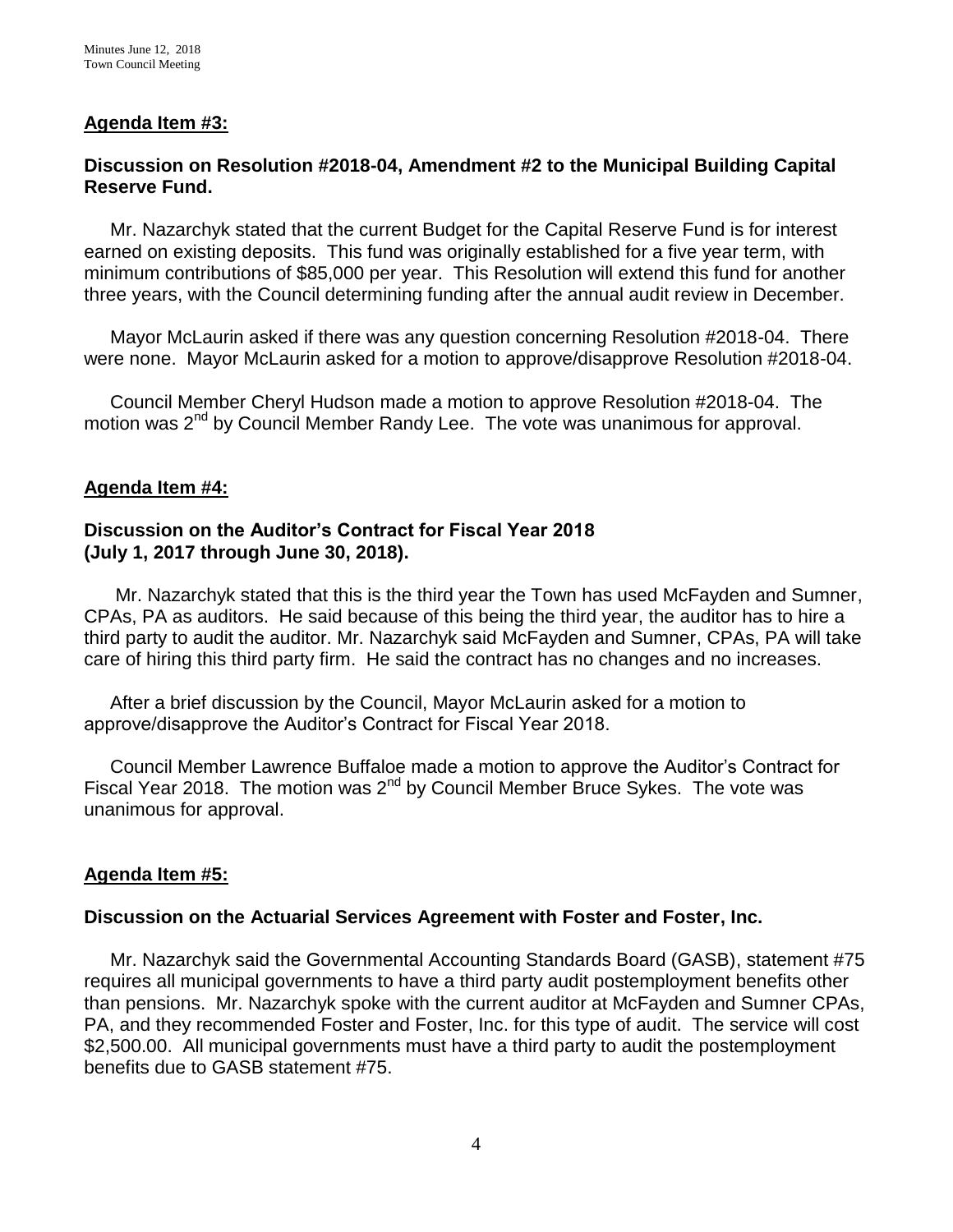After a brief discussion by the Council, Mayor McLaurin asked for a motion to approve/disapprove the Actuarial Services Agreement with Foster and Foster, Inc.

 Council Member Cheryl Hudson made a motion to approve the Actuarial Services Agreement with Foster and Foster, Inc. The motion was  $2^{nd}$  by Council Member Randy Lee. The vote was unanimous for approval

# **Agenda Item #6:**

# **Discussion on the contract with the Cumberland County Sheriff's Office for Fiscal Year 2019 (July 1, 2018 through June 30, 2019).**

Mr. Nazarchyk stated the contract had dropped by \$2,500.00 due to the new deputy's salary. He said the deputy will still work 42  $\frac{1}{2}$  hours a week at various times. Mr. Nazarchyk stated other than the amount of the contract everything else is the same.

 After a brief discussion by the Council, Mayor McLaurin asked for a motion to approve/disapprove the contract with the Cumberland County Sheriff's Office for Fiscal Year 2019 (July 1, 2018 through June 30, 2019).

 Council Member Stan Crumpler made a motion to approve the contract with the Cumberland County Sheriff's Office for Fiscal Year 2019 (July 1, 2018 through June 30, 2019). The motion was 2<sup>nd</sup> by Council Member Randy Lee. The vote was unanimous for approval.

# **Agenda Item #7:**

## **Discussion on the contract for Powell Bill Digital Mapping.**

Mr. Nazarchyk stated that because the Town of Eastover acquired new streets this past year an updated Powell Bill Digital Map was required. He said 4D Sited Solutions will complete the update for \$750.00.

 After a brief discussion by the Council, Mayor McLaurin asked for a motion to approve/disapprove the contract for Powell Bill Digital Mapping.

 Council Member Randy Lee made a motion to approve the contract for Powell Bill Digital Mapping. The motion was  $2^{nd}$  by Council Member Lawrence Buffaloe. The vote was unanimous for approval.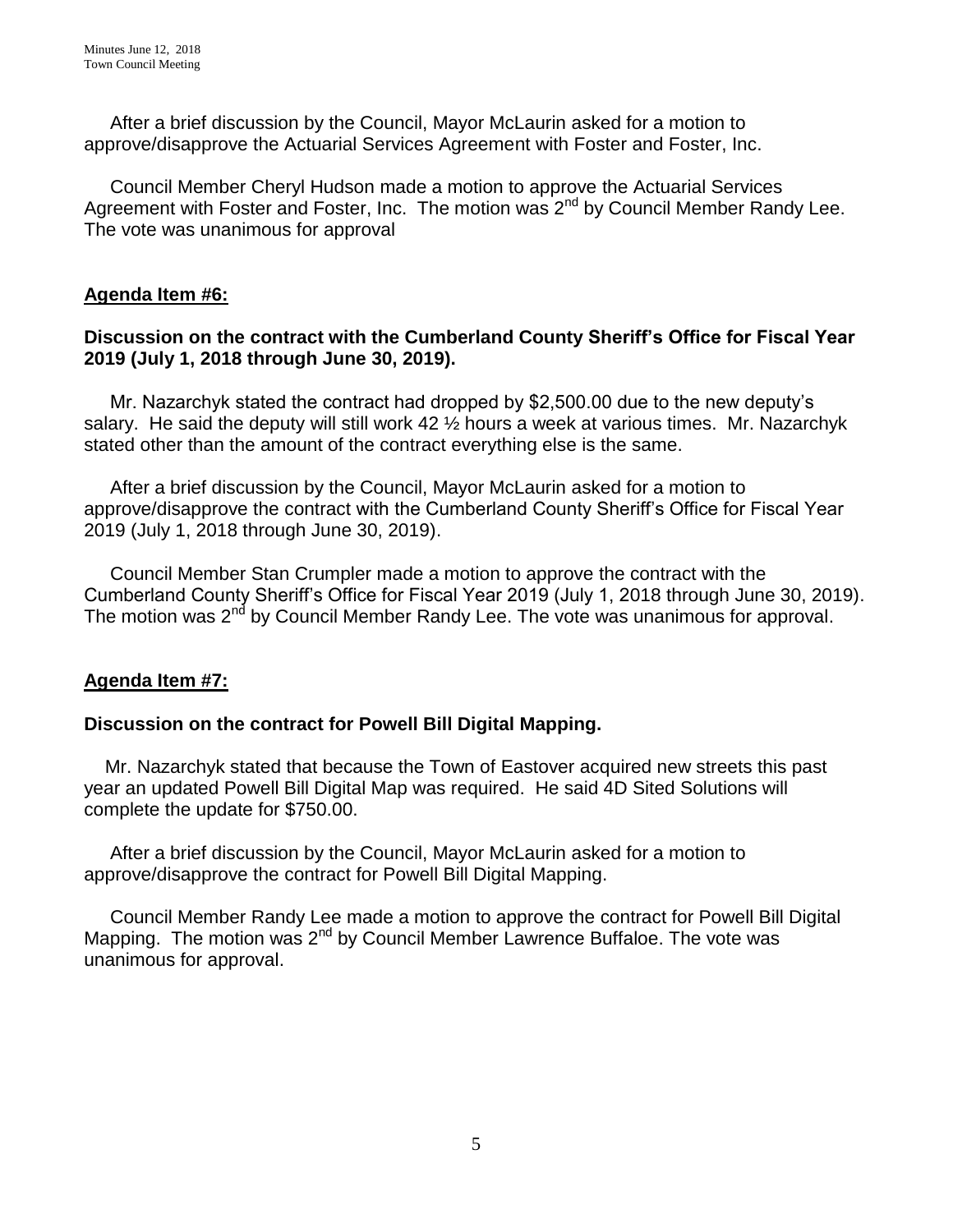# **Agenda Item #8:**

# **Discussion on the revised SANCO Construction Company, Inc. contract.**

Mr. Nazarchyk stated that 8 more trees needed to be removed from the Eastover Ballpark for the new parking area. This revised contract will include all equipment and labor to remove the trees, stumps, and tree debris. ALL tree debris and stumps will be hauled to a legal landfill. This also includes trimming 4 Oak Trees. The cost for this service is \$5,300.00.

 Mayor McLaurin asked if there were any questions concerning the revised SANCO Construction Company, Inc. contract. There were none. Mayor McLaurin asked for a motion to approve/disapprove the revised SANCO Construction Company, Inc. contract**.**

 Council Member Cheryl Hudson made a motion to approve the revised SANCO Construction Company, Inc. contract. The motion was  $2<sup>nd</sup>$  by Council Member Stan Crumpler. The vote was unanimous for approval.

# **VIII. Receive Mayor's Update:**

- Mayor McLaurin would like the Council to think about putting sidewalks around the community. He said they would have a future discussion on it and the Town Manager, Mr. Kim Nazarchyk would find out what actions needed to be taken and costs.
- Mayor McLaurin said the next Civic Club meeting will be September  $6<sup>th</sup>$  at the Eastover Ballpark. They are planning on having a picnic.

# **IX. Receive Town Council Update:**

- Council Member Bruce Sykes stated that a resident had asked him to look into placing road signs on Dunn Road about Heavy Farm Equipment. Town Manager, Mr. Kim Nazarchyk stated he would look into the matter.
- Council Member Sykes stated that Council Member Stan Crumpler, Mayor McLaurin and himself had been doing research on the flooding issues in the Town of Eastover. He stated that they had contacted the National Resources Conservation Service in Raleigh. They discovered that the Flea Hill Drainage Board had run out of funds and are not able to re-apply until 2024. The Council took a vote to have the report placed into the minutes. The report is attached.

Council Member Cheryl Hudson made a motion to allow the report from the Natural Resources Conservation Service to be entered into the minutes. Council Member Randy Lee  $2^{nd}$  the motion. The vote was unanimous for approval.